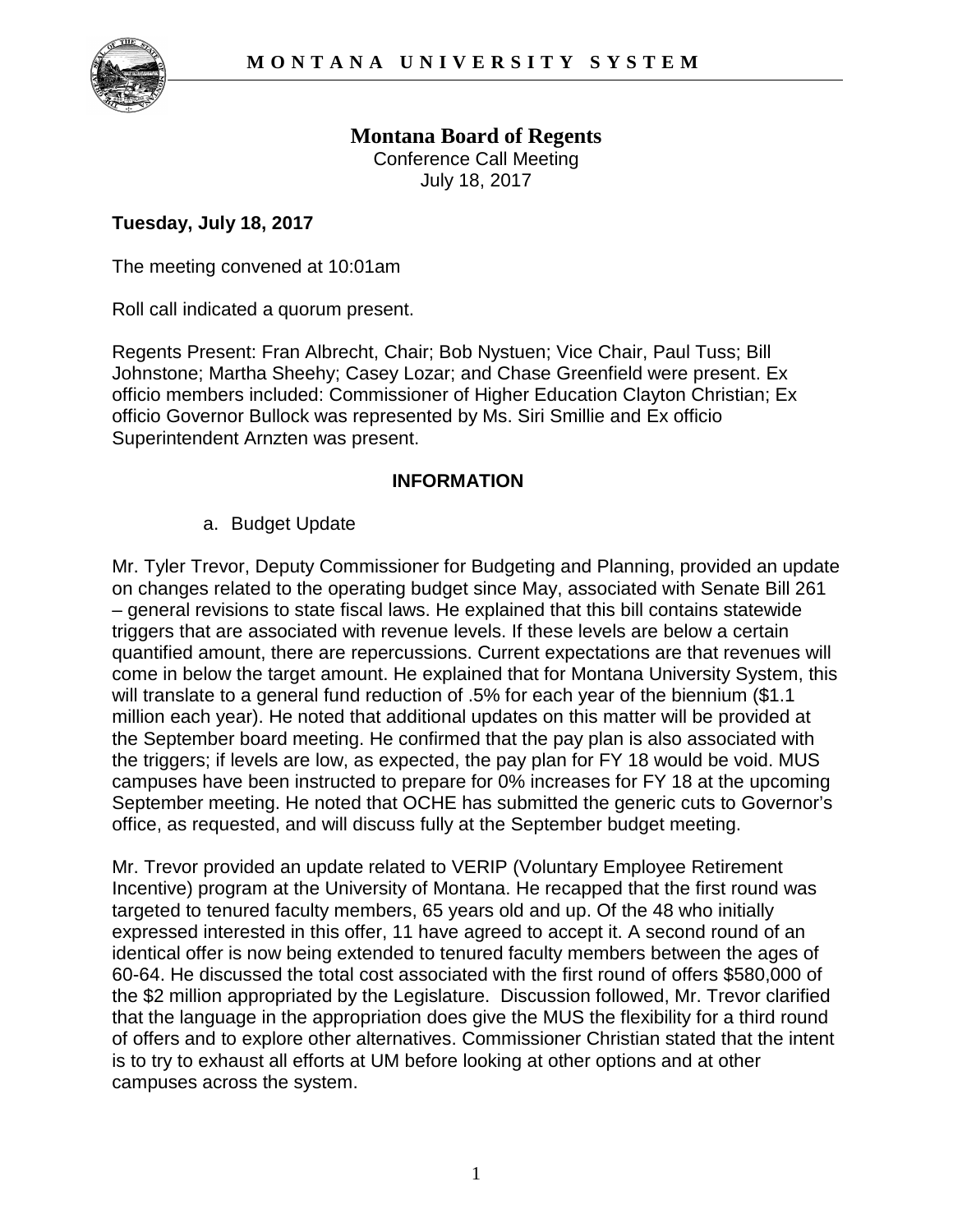

b. Campus Reports

## **ACTION**

a. UM Foundation Contract Extension; OCHE ITEM *176-101-C0717*

b. MSU Foundation Contract Extension; OCHE *ITEM 176-102-C0717*

Ms. Viv Hammill, spoke to action items a. and b. she noted that traditionally foundation contracts "roll over" every two years. She explained that at this point a deeper review is needed of foundation contractions and workings. These two items allow for an extension to current contracts with a slight increase to UM's. This is to ensure that that a detailed discussion can occur and any revisions or fine tuning can be made before the Board reviews the new contracts for approval this fall. Discussion followed.

Regent Tuss made a motion to approve action items a. and b. Item 176-101-C0717 and Item 176-102-C0717. The motion passed (7-0).

> c. Request for Authorization to Enter Into an Off-Campus Lease for University Support Functions; MSU-Bozeman *ITEM 176-2003-C0717*

Commissioner Christian expressed support in moving this item forward. He reiterated that this project has been in the works for some time and while the space has been moderately successful, continued growth at MSU has led to congestion on campus and an evaluation of how best to use the space to serve students. This request would consolidate a lot of administrative functions and cooperates well with the MSU Foundation. In addition, the costs are favorable as is the development of a long termplan to work with space that is currently available and located near campus. President Cruzado discussed the cramped circumstances on campuses and the need to free up space in the heart of campus to further support the academic mission of MSU and provide students with adequate space. Mr. Terry Leist, Vice President for Administration and Finance at MSU, discussed the need to take advantage of utilizing limited space for academic usage and international programs. He noted that this approach allows other potential changes and merging of areas. Discussion followed.

MSU stated that they are working with current tenants on relocation with increased efforts. Dr. Mike Halat, President of Omega Biologicals, Inc., discussed the letter he sent to the Board for consideration of tenant needs and finding suitable space before making a decision. He respectfully requested postponing a final decision until next meeting while MSU looks at options for relocating current tenants. Ms. Randi Wytcherley of GTC Technology, a current tenant noted her concerns of viable lab space being lost and lack of availability for other suitable locations. Discussion followed. Commissioner Christian noted that OCHE has been made aware of and shares the concerns about space usage and relocation of tenants; he discussed the need and concern of how best to serve students. He stated that the MSU is more than willing to accommodate and assist tenants with relocation to the best of their ability but confirmed that the MUS will not be held responsible for making new space for current tenants. He clarified that he is not insensitive to the impact this has to both current occupants and to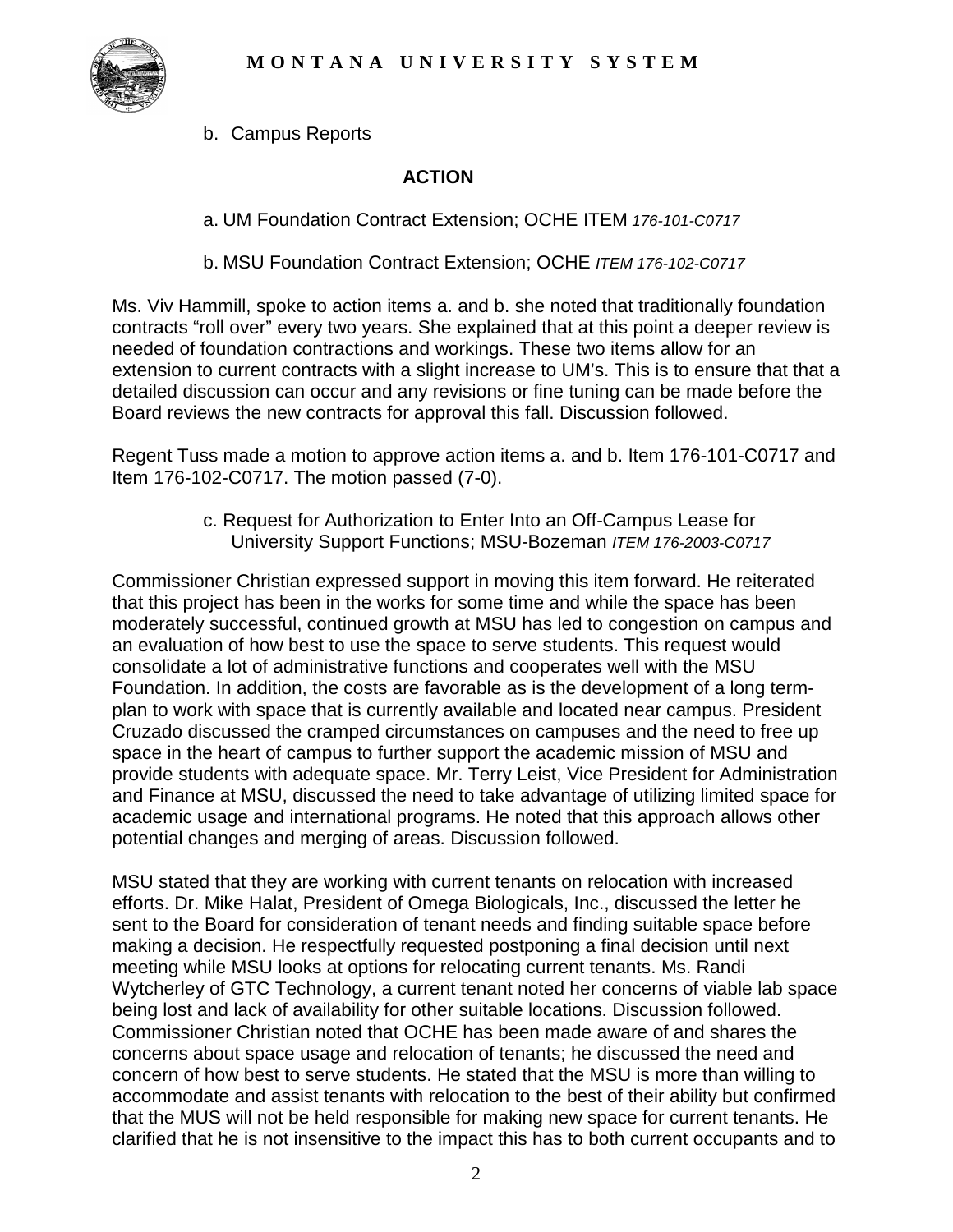

the needs on campus related to students. Discussion followed about costs associated with the current space. Mr. Leist noted that about 15% of space being leased by private parties, leaving 85% of this space unused and a burden on MUS system and for MSU. Mr. Leist noted that any further delay in this decision would take it out of our hands, stating that the urgency comes from specific timelines associated with the Foundation. Mr. Chris Murray, President of MSU Foundation, reiterated that they've been planning for this eventually for some time and face either selling building on the open market or keeping it in the family. He clarified that if the decision is delayed today, the Foundation will have to sell building.

Regent Nystuen made motion for approval of action item c. Item 176-2003-C0717. Discussion followed. Ms. Wytcherley noted that GTC Technology often employs students from the campus and stated that the building is being occupied at a higher percentage than what was discussed. She stated that the tenants have been kept in the dark as to why leases were not being renewed. Dr. Mike Halat, President of Omega Biologicals, Inc., expressed his concerns about potentially returning grant funds due to a lack of adequate space. Discussion followed. The motion passed (7-0).

> d. Request for Authorization to Enter Into an Off-Campus Lease for Research Space; MSU-Bozeman *ITEM 176-2004-C0717*

Commissioner Christian gave support from OCHE office for moving this item forward. He discussed a similar move that was done for a building in Missoula which has been very successful. He noted that this approach creates work space and provides opportunities to conduct different kinds of research at MSU. President Cruzado spoke to many opportunities related to research that would become available. Both Dr. Reijo Pera, Vice President for Research and Economic Development and Mr. Leist, Vice President for Administration and Finance spoke to the various research efforts that can be further expanded through this space. They noted that currently, MSU cannot apply for, or even hear about these opportunities, due to a lack of adequate space. A feasibility study was conducted and it addressed the unique position that MSU has to pursue these research opportunities and the benefits associated with expanding classified work programs at MSU and in Montana. Discussion followed.

Regent Tuss made a motion for the approval of action item d. Item 176-2004-C0717. The motion was passed (7-0).

> e. Request for Authorization to Increase Spending Authority-Replacement of Outdoor Track; MSU-Bozeman *ITEM 176-2005-C0717 | Attachment #1*

Mr. Ron Muffick, Director of Operations and Administration, spoke to this request noting the minor adjustment for spending private funds. The \$250,000 increase is due to site conditions that were discovered during initial site research. He clarified that the project is funded with private donations and requires Governor's consent. Mr. Terry Leist, Vice President for Administration and Finance at MSU, added that some core sampling was done beforehand and looked fine but once they took the top off the west end of the track it became apparent that there were issues that need to be addressed.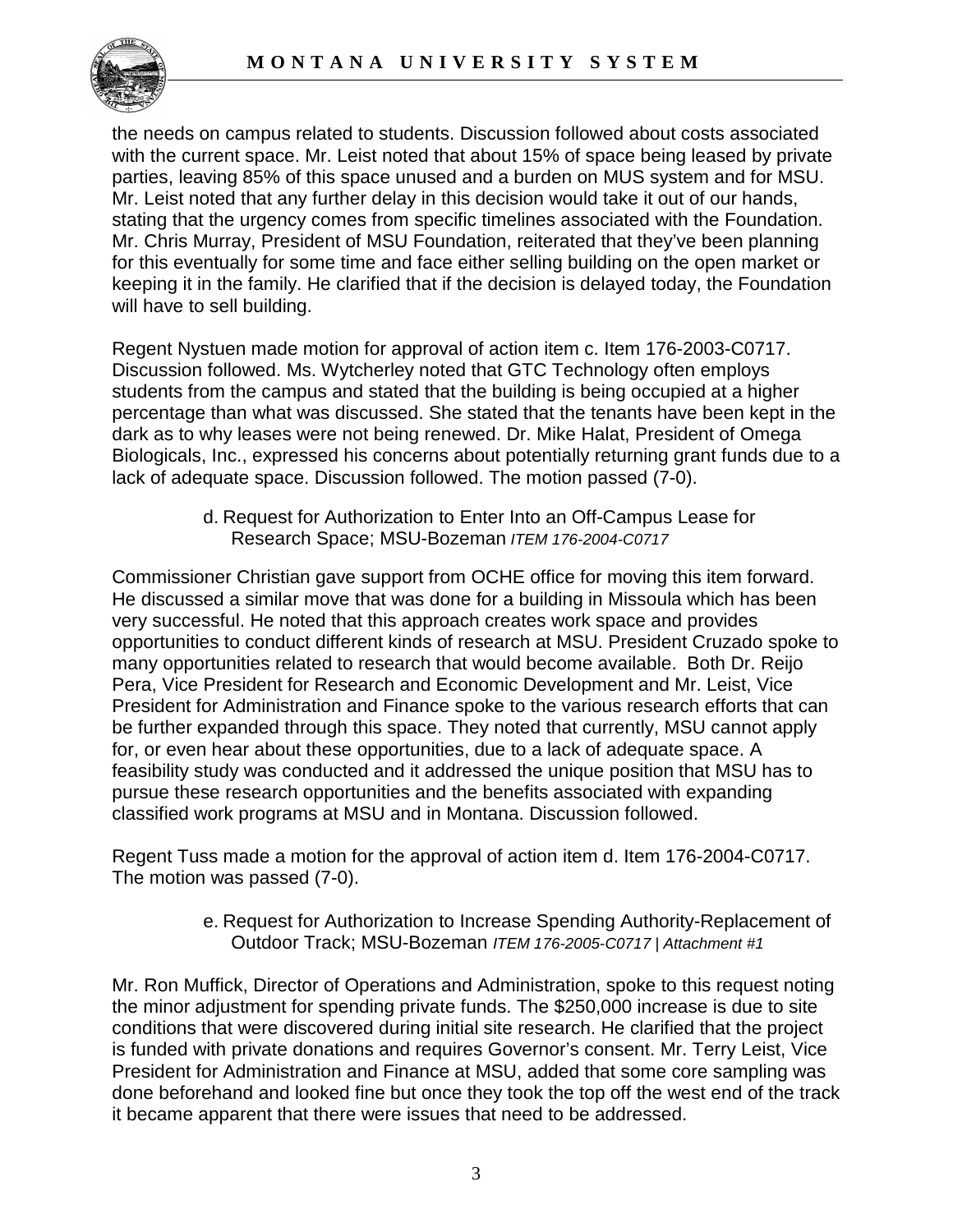

Regent Johnstone made a motion for approval of action item e. Item 176-2005-C0717. The motion passed (7-0).

## Staff Items:

- a. OCHE; *ITEM 174-100-C0717*
- b. UM-Missoula; *ITEM 174-100-C0717*
- c. MT-Tech; *ITEM 176-1500-C0717*
- d. UM-Western; *ITEM 176-1600-C0717*
- e. MSU-Bozeman; *ITEM 176-2000-C0717*
- f. MSU-Billings; *ITEM 176-2700-C0717*
- g. MSU-Northern; *ITEM 176-2800-C0717*
- h. Great Falls College-MSU; *ITEM 176-2900-C0717*

Commissioner Christian noted that staff items a.-h. include new hires, faculty tenure items, and some items related to OCHE program reorganization that he discussed in the past couple of BOR meetings. He reiterated that the reorganization-related items are the first step in a number of future conversations to be had about OCHE services and the role OCHE plays in the MUS. Nearly \$300,000 worth of salary and benefit spending has been cut largely by eliminating two administrative positions. The work previously assigned to them will be assigned to existing personnel as proposed with about \$100,000 worth of salary adjustments. The net savings of approximately \$200,000 is available to support further reorganization, including two new positions that with assigned duties that will better serve the needs of the MUS as guided by the BOR.

The staff items also include delayed implementation of the 2017 salary increases for approximately 80 head coaches and administrative leaders. The proposed 2% salary adjustments were granted by the BOR to roughly 8,900 employees in the MUS in January 2017. The Commissioner noted that campuses were allowed to request retroactivity to January 2017 for these coaches and administrative leaders, consistent with the prior raises approved for other personnel.

Regent Nystuen noted the difficult state revenue and budget circumstances that caused the BOR to postpone voting on these raises in January 2017. He made a motion to amend the raises for the coaches and administrative leaders to 1.5% instead of 2%, and to make the implementation date effective July 1, 2017. Regents discussed the motion and their viewpoints on staff items. The BOR voted on recommended approval of staff items a.-h. including the motion to amend administrators' and coaches' salary adjustments to 1.5% effective July 1, 2017. A roll call vote was taken, and the motion passed (5-2). Roll call vote results below:

Regent Lozar: Yes Regent Greenfield: No Regent Sheehy: No Regent Johnstone: Yes Regent Nystuen: Yes Regent Tuss: Yes Regent Albrecht: Yes

Commissioner Christian extended thanks to the board for their work and for listening to all constituents. He noted that we are looking at the structure of OCHE and are